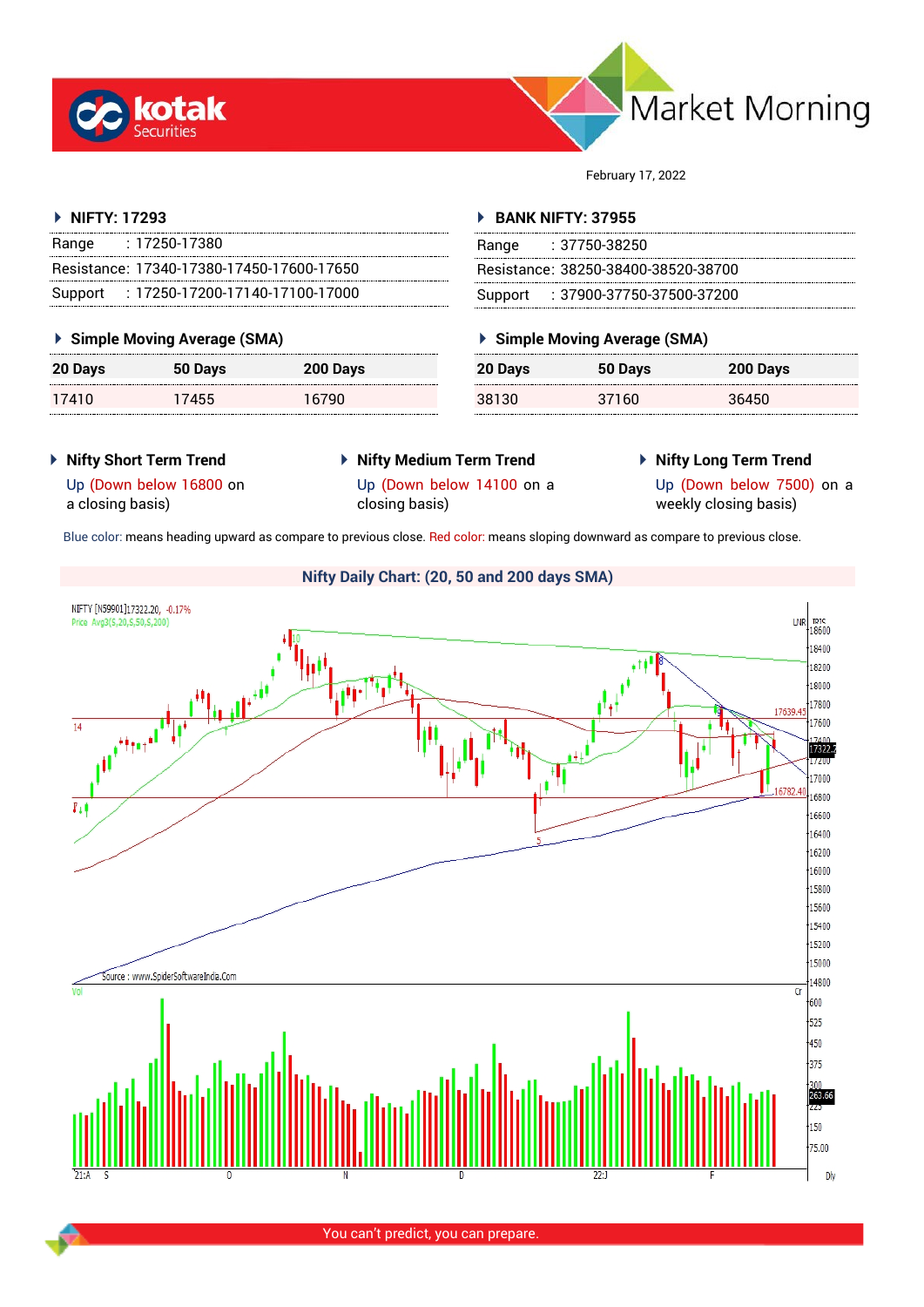#### **Market Analysis**

though the market gained 200/789 points during the day, finally it closed 30 points lower on Nifty while the was seen in PSU banks and metal stocks. Technically, Nifty failed to stay above the 20 and 50-days SMA that **Nifty/Sensex Daily View:** The benchmark index witnessed a roller-coaster trading session on Wednesday. Even Sensex was down 145 points. Among sectors, the realty index rose over 1 per cent, while some profit-booking would keep the market range bound. The intraday market structure is volatile and continue to remain volatile in the near future. 17250/57700 and 17200/57500 would be key support areas for the bulls while 17500- 17550/58550-58750 would act as significant hurdles. , For day traders, it is advisable to buy if Nifty stays above 17380 for more than an hour. For this, keep the stop loss at 17280.

The signals from the world markets are highly uncertain and dominate the short term trend of the market. Oil tumbled amid signs of Iran's nuclear deal approaching. If this happens, crude oil prices may fall, which can give relief to emerging markets.

# **RATING SCALE (PRIVATE CLIENT GROUP)**

| <b>BUY</b>             | $-$                      | A condition that indicates a good time to buy a stock. The exact circumstances of the signal will be determined by the indicator that an<br>analyst is using.  |
|------------------------|--------------------------|----------------------------------------------------------------------------------------------------------------------------------------------------------------|
| <b>SELL</b>            | -                        | A condition that indicates a good time to sell a stock. The exact circumstances of the signal will be determined by the indicator that an<br>analyst is using. |
| <b>Stop Loss Order</b> | $\overline{\phantom{0}}$ | An instruction to the broker to buy or sell stock when it trades beyond a specified price. They serve to either protect your profits or<br>limit your losses.  |

#### **FUNDAMENTAL RESEARCH TEAM (PRIVATE CLIENT GROUP)**

Head of Research Auto & Auto Ancillary Transportation, Paints, FMCG Banking & Finance [shrikant.chouhan@kotak.com](mailto:shrikant.chouhan@kotak.com) arun.agarwal@kotak.com agarwal.amit@kotak.com Hemali.Dhame@kotak.com

**Jatin Damania Purvi Shah Rini Mehta K. Kathirvelu** Metals & Mining, Midcap Pharmaceuticals Research Associate Support Executive jatin.damania@kotak.com [purvi.shah@kotak.com](mailto:purvi.shah@kotak.com) rini.mehta@kotak.com [k.kathirvelu@kotak.com](mailto:k.kathirvelu@kotak.com) +91 22 6218 6440 +91 22 6218 6432 +91 80801 97299 +91 22 6218 6427

**Sumit Pokharna Pankaj Kumar** Oil and Gas, Information Tech Construction, Capital Goods & Midcaps sumit.pokharna@kotak.com pankajr.kumar@kotak.com

+91 22 6218 5408 +91 22 6218 6443 +91 22 6218 6439 +91 22 6218 6433

+91 22 6218 6438 +91 22 6218 6434

**Shrikant Chouhan Arun Agarwal Amit Agarwal, CFA Hemali Dhame**

# **TECHNICAL RESEARCH TEAM (PRIVATE CLIENT GROUP)**

**Shrikant Chouhan Amol Athawale Sayed Haider**

[shrikant.chouhan@kotak.com](mailto:shrikant.chouhan@kotak.com) [amol.athawale@kotak.com](mailto:amol.athawale@kotak.com) Research Associate +91 22 6218 5408 +91 20 6620 3350 [sayed.haider@kotak.com](mailto:sayed.haider@kotak.com)

+91 22 62185498

# **DERIVATIVES RESEARCH TEAM (PRIVATE CLIENT GROUP)**

+91 22 6218 5497 +91 33 6615 6273

**Sahaj Agrawal Prashanth Lalu Prasenjit Biswas, CMT, CFTe** [sahaj.agrawal@kotak.com](mailto:sahaj.agrawal@kotak.com) [prashanth.lalu@kotak.com](mailto:prashanth.lalu@kotak.com) [prasenjit.biswas@kotak.com](mailto:prasenjit.biswas@kotak.com)